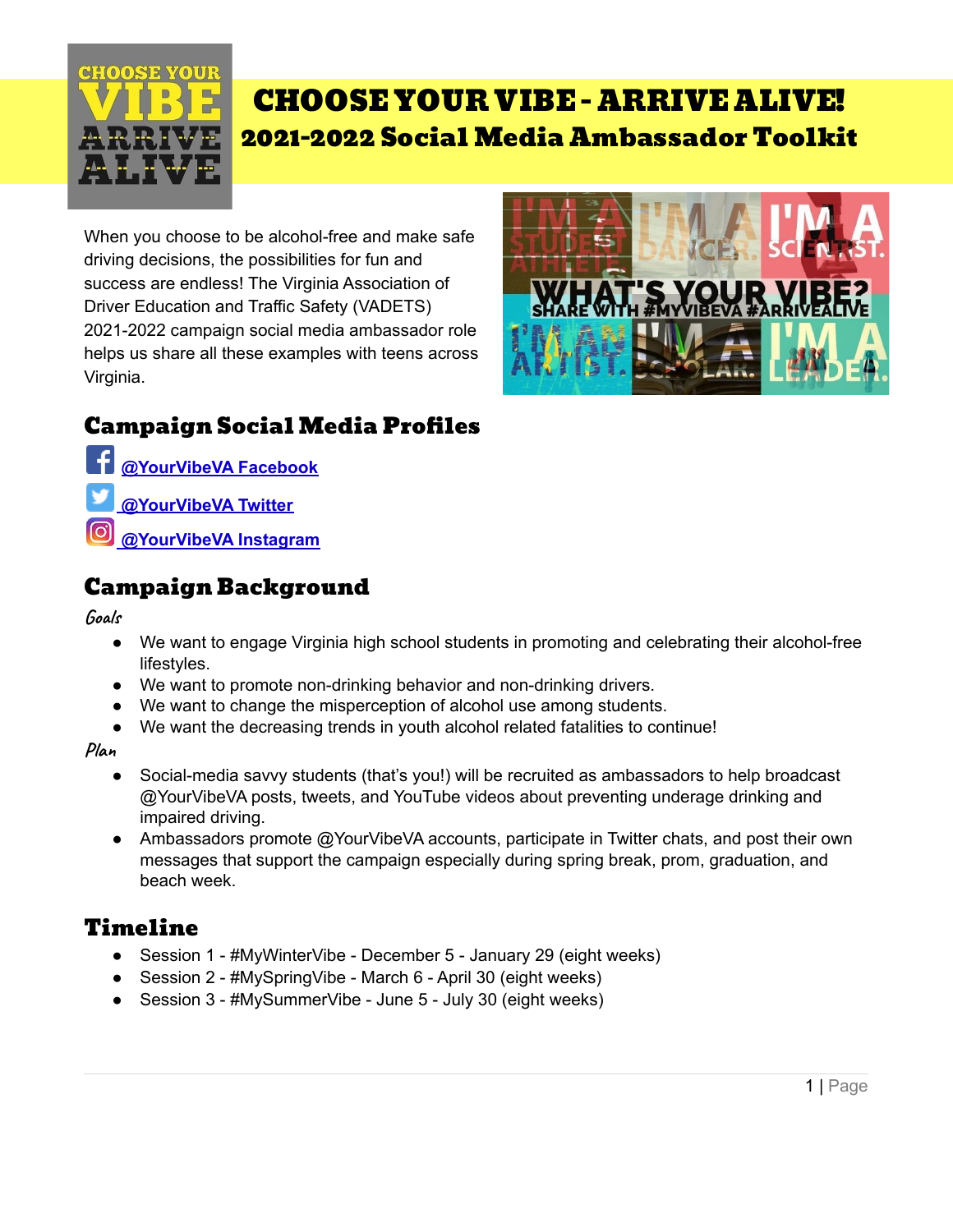## Expectations & Responsibilities

Ambassadors are responsible for posting on **one** social media account, but **all must have** a Twitter account and participate in the campaign Twitter chats. Ambassadors **must** like/follow the platform that they are selected to represent Choose Your Vibe – Arrive Alive! and are encouraged to support the campaign on all platforms they use.

### Ambassador Tasks

- Training Video & Knowledge Check Quiz
- Support @YourVibeVA
- Recruiting Followers
- #MyVibeVA #ArriveAlive posts
- Commenting/Liking @YourVibeVA content
- Promoting @YourVibeVA content
- **Twitter Chats**
- Documentation Form

#### **Documentation Forms**

All ambassadors much submit **documentation forms** at the end of each session in order to receive payment. You are encouraged to download the file at the beginning of the session and record your information each week. Forms are available on the **Student [Ambassador](https://vadets.wildapricot.org/Choose-Your-Vibe-Arrive-Alive!-Student-Resources/) Resources section of the** [VADETS](https://vadets.wildapricot.org/Choose-Your-Vibe-Arrive-Alive!-Student-Resources/) website.

- Session  $1 -$  due January 29, 2022
- $\bullet$  Session 2 due April 30, 2022
- **●** Session 3 due July 30, 2022

### **Training Module & Knowledge Check**

To complete the training, watch the video and then complete the knowledge check quiz – earning a 100% score. Don't worry if you miss a question, you can resubmit until you earn a 100% score. The training module link will be posted on the **Student [Ambassador](https://vadets.wildapricot.org/Choose-Your-Vibe-Arrive-Alive!-Student-Resources/) Resources section of the VADETS** [website](https://vadets.wildapricot.org/Choose-Your-Vibe-Arrive-Alive!-Student-Resources/).

#### **Supporting @YourVibeVA**

Make sure that you like or are following Choose Your Vibe – Arrive Alive! on the platform you are a social media ambassador for. Next, turn on notifications so that you can keep up with the latest posts to share, like and comment on.

#### **Recruiting Followers**

Recruiting followers is a task for each session. You must recruit four followers per session. These should be your peers, school clubs, community groups, sports teams, teachers, or school accounts. You can ask friends in person, share a @YourVibeVA post and with your own message, or ask to make an announcement at a club, sport or class event.

#### **Ambassador Posts**

For the 2021-22 campaign year, hashtags will change for each session.

● Session 1 - **#MyWinterVibe** - December 5 - January 29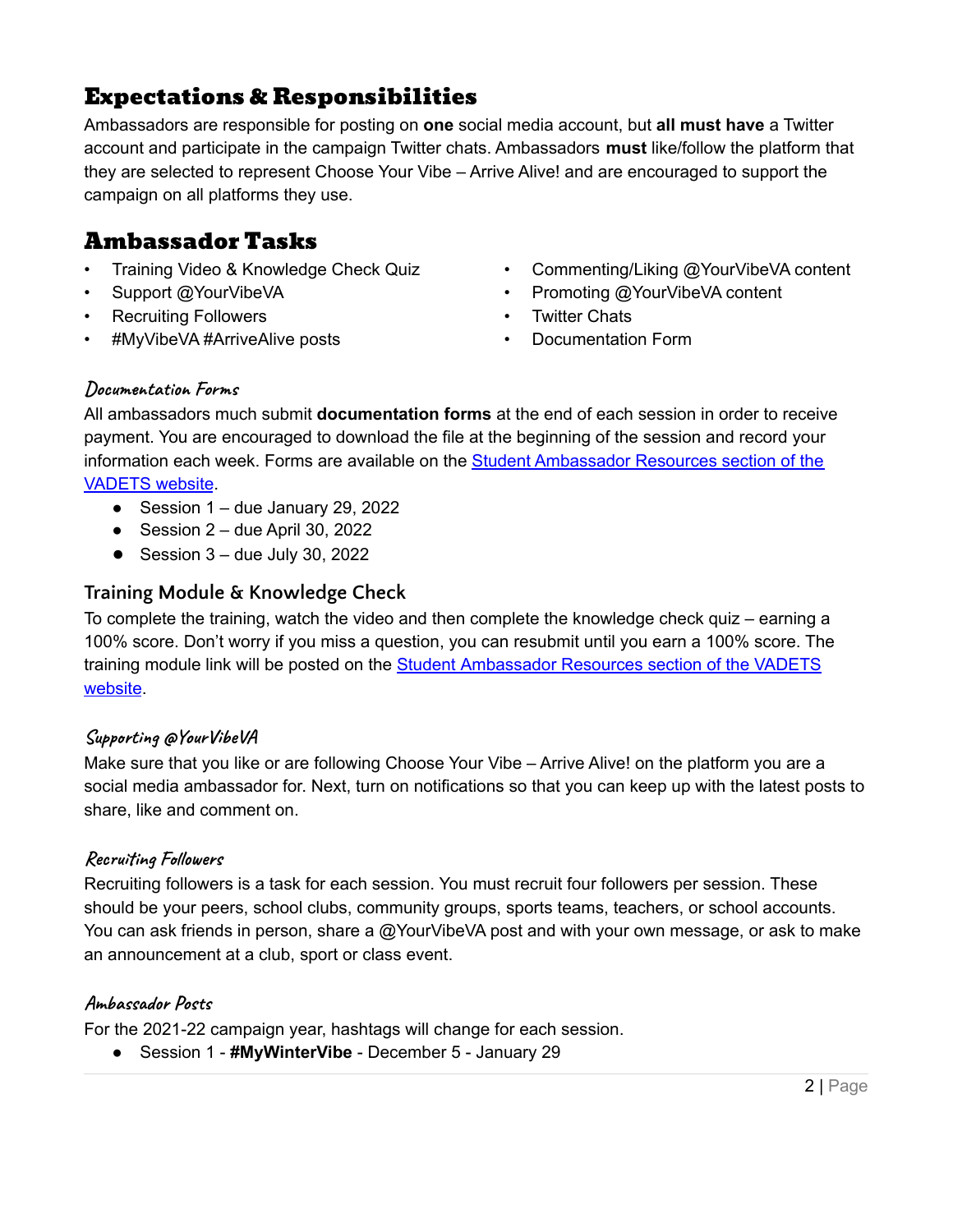- Session 2 **#MySpringVibe** March 6 April 30
- Session 3 **#MySummerVibe** June 5 July 30

Campaign hashtags should be added to ANY post that shows off your vibe – examples of how you are having fun and therefore staying safe on the road when you choose to be alcohol-free! So tag that post of your baseball game, road trip, coffee date, day at the river, workout, concert, go-kart race, study session, movie night, game night, school event, night out, night in, college tour, etc. with **MyWinterVibe** or **#MySpringVibe** or **#MySummerVibe.** The number of posts varies by platform and session. Refer to the ambassador task overview chart (pages 4-5) for the number of #MyVibeVA posts required.

#### *Sample Posts*

#### **Safe driving**

- Don't you hate it when people don't look where they're driving, limit your distractions #ArriveAlive #MySummerVibe
- Texting & driving? Not today, and not ever! Always choose to #drivesmart #driversafety #MyWinterVibe @YourVibeVA

#### **Spring Break**

- if you can't tell, i'm incredibly happy. have a wonderful and safe spring break #MySpringVibe
- Never forget your flip flops #MySpringVibe

#### **Prom**

- **•** Best prom with the best people  $\blacksquare$  #MySpringVibe #prom2022
- So excited for prom! Just want to remind everyone to drive safely and make smart decisions! #MySpringVibe

#### **School/Graduation/College-ready**

- senior year is finally here! ◆ #MySummerVibe
- College t-shirt day with my faves! #MySummerVibe #ClassOf2022
- Blessed to be an SBHS alum  $\odot$  #GraduationCelebration #MySummerVibe

#### **Summer**

- **•** Starting off summer right, going to the beach every day  $\otimes$  #MySummerVibe #SummerSun
- I got to ride a dolphin and go snorkeling with sea turtles in the Caribbean !  $\sqrt[n]{\mathbb{R}}$  The water was so clear!!! #MySummerVibe
- by the beach, near the sea, oh what a wonderful place to be #MySummerVibe

#### **General**

- nights at the ball field are the nights to remember #MySummerVibe
- Game day  $\frac{700}{2}$  lets have some fun #MySummerVibe
- sports' award ceremony <sup>89</sup> #MySummerVibe
- Nothing like spending a night binge-watching Scooby Doo #MyWinterVibe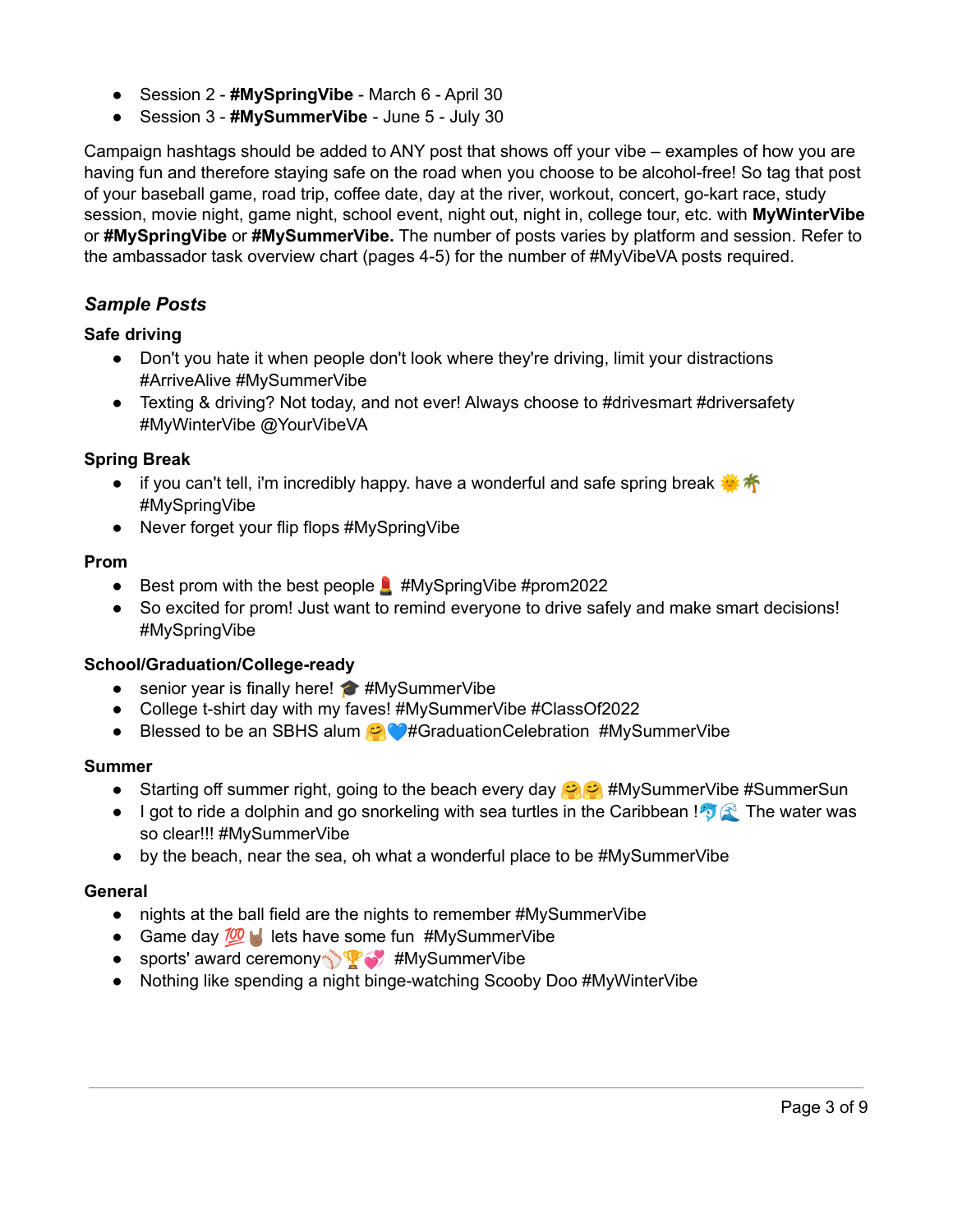### **High School Student Twitter Social Media Ambassador Tasks by Session**

| <b>Session 1 - #MyWinterVibe</b>                                                                                                                                                                                                                                                                       | <b>Session 2 - #MySpringVibe</b>                                                                                                                                                                                                                                                | <b>Session 3 - #MySummerVibe</b>                                                                                                                                                                                                                                            |
|--------------------------------------------------------------------------------------------------------------------------------------------------------------------------------------------------------------------------------------------------------------------------------------------------------|---------------------------------------------------------------------------------------------------------------------------------------------------------------------------------------------------------------------------------------------------------------------------------|-----------------------------------------------------------------------------------------------------------------------------------------------------------------------------------------------------------------------------------------------------------------------------|
| <b>Tasks</b>                                                                                                                                                                                                                                                                                           | <b>Tasks</b>                                                                                                                                                                                                                                                                    | <b>Tasks</b>                                                                                                                                                                                                                                                                |
| \$200.00                                                                                                                                                                                                                                                                                               | \$200.00                                                                                                                                                                                                                                                                        | \$200.00                                                                                                                                                                                                                                                                    |
| $\blacktriangleright$ Must complete ambassador<br>training                                                                                                                                                                                                                                             | $\checkmark$ If not returning from Session 1,<br>must complete ambassador<br>training                                                                                                                                                                                           | $\checkmark$ If not returning from Session 1 or 2,<br>must complete ambassador training                                                                                                                                                                                     |
| Must follow Choose Your Vibe -                                                                                                                                                                                                                                                                         | Must follow Choose Your Vibe -                                                                                                                                                                                                                                                  | Must follow Choose Your Vibe -                                                                                                                                                                                                                                              |
| Arrive Alive! Twitter account                                                                                                                                                                                                                                                                          | Arrive Alive! Twitter account                                                                                                                                                                                                                                                   | Arrive Alive! Twitter account                                                                                                                                                                                                                                               |
| $\blacktriangleright$ Must recruit four account<br>followers                                                                                                                                                                                                                                           | $\blacktriangleright$ Must recruit four account<br>followers                                                                                                                                                                                                                    | Must recruit four account followers                                                                                                                                                                                                                                         |
| $\blacktriangleright$ Must post at least five times                                                                                                                                                                                                                                                    | $\blacktriangleright$ Must post at least five times with                                                                                                                                                                                                                        | $\mathbf{\nabla}$ Must post at least five times with                                                                                                                                                                                                                        |
| with the hashtag #MyVibeVA                                                                                                                                                                                                                                                                             | the hashtag #MyVibeVA                                                                                                                                                                                                                                                           | the hashtag #MyVibeVA                                                                                                                                                                                                                                                       |
| $\mathbf{\nabla}$ Must reply to at least three                                                                                                                                                                                                                                                         | $\mathbf{\nabla}$ Must reply to at least three                                                                                                                                                                                                                                  | ✔ Must reply to at least three different                                                                                                                                                                                                                                    |
| different @YourVibeVA tweets                                                                                                                                                                                                                                                                           | different @YourVibeVA tweets                                                                                                                                                                                                                                                    | @YourVibeVA tweets                                                                                                                                                                                                                                                          |
| $\mathbf{\nabla}$ Must retweet at least two<br>Choose Your Vibe - Arrive Alive!<br>post                                                                                                                                                                                                                | $\vee$ Must retweet at least two<br>Choose Your Vibe - Arrive Alive!<br>posts                                                                                                                                                                                                   | ✔ Must retweet at least two Choose<br>Your Vibe - Arrive Alive! posts                                                                                                                                                                                                       |
| $\mathbf y$ Must like at least five tweets                                                                                                                                                                                                                                                             | $\blacktriangleright$ Must like at least five<br>@YourVibeVA tweets                                                                                                                                                                                                             | ✔ Must like at least five @YourVibeVA<br>tweets                                                                                                                                                                                                                             |
| $\blacktriangleright$ Must participate in campaign<br>Twitter Chat (December 14,<br>2021) *Ambassadors in good<br>standing at the time of the<br>Twitter chat who have schedule<br>conflicts may contact the Social<br>Media Manager for alternate<br>tasks to ensure full payment for<br>the session. | ✔ Must participate in campaign<br>Twitter Chat (March 15, 2022)<br>*Ambassadors in good standing<br>at the time of the Twitter chat<br>who have schedule conflicts may<br>contact the Social Media<br>Manager for alternate tasks to<br>ensure full payment for the<br>session. | ✔ Must participate in campaign<br>Twitter Chat (June 21, 2022)<br>*Ambassadors in good standing at<br>the time of the Twitter chat who<br>have schedule conflicts may contact<br>the Social Media Manager for<br>alternate tasks to ensure full<br>payment for the session. |
| $\blacktriangleright$ Must submit ambassador                                                                                                                                                                                                                                                           | $\blacktriangleright$ Must submit ambassador                                                                                                                                                                                                                                    | $\blacktriangleright$ Must submit ambassador                                                                                                                                                                                                                                |
| documentation form at the end                                                                                                                                                                                                                                                                          | documentation form at the end                                                                                                                                                                                                                                                   | documentation form at the end of                                                                                                                                                                                                                                            |
| of each session providing                                                                                                                                                                                                                                                                              | of each session providing                                                                                                                                                                                                                                                       | each session providing screenshots                                                                                                                                                                                                                                          |
| screenshots of required tasks. A                                                                                                                                                                                                                                                                       | screenshots of required tasks. A                                                                                                                                                                                                                                                | of required tasks. A template will be                                                                                                                                                                                                                                       |
| template will be provided.                                                                                                                                                                                                                                                                             | template will be provided.                                                                                                                                                                                                                                                      | provided.                                                                                                                                                                                                                                                                   |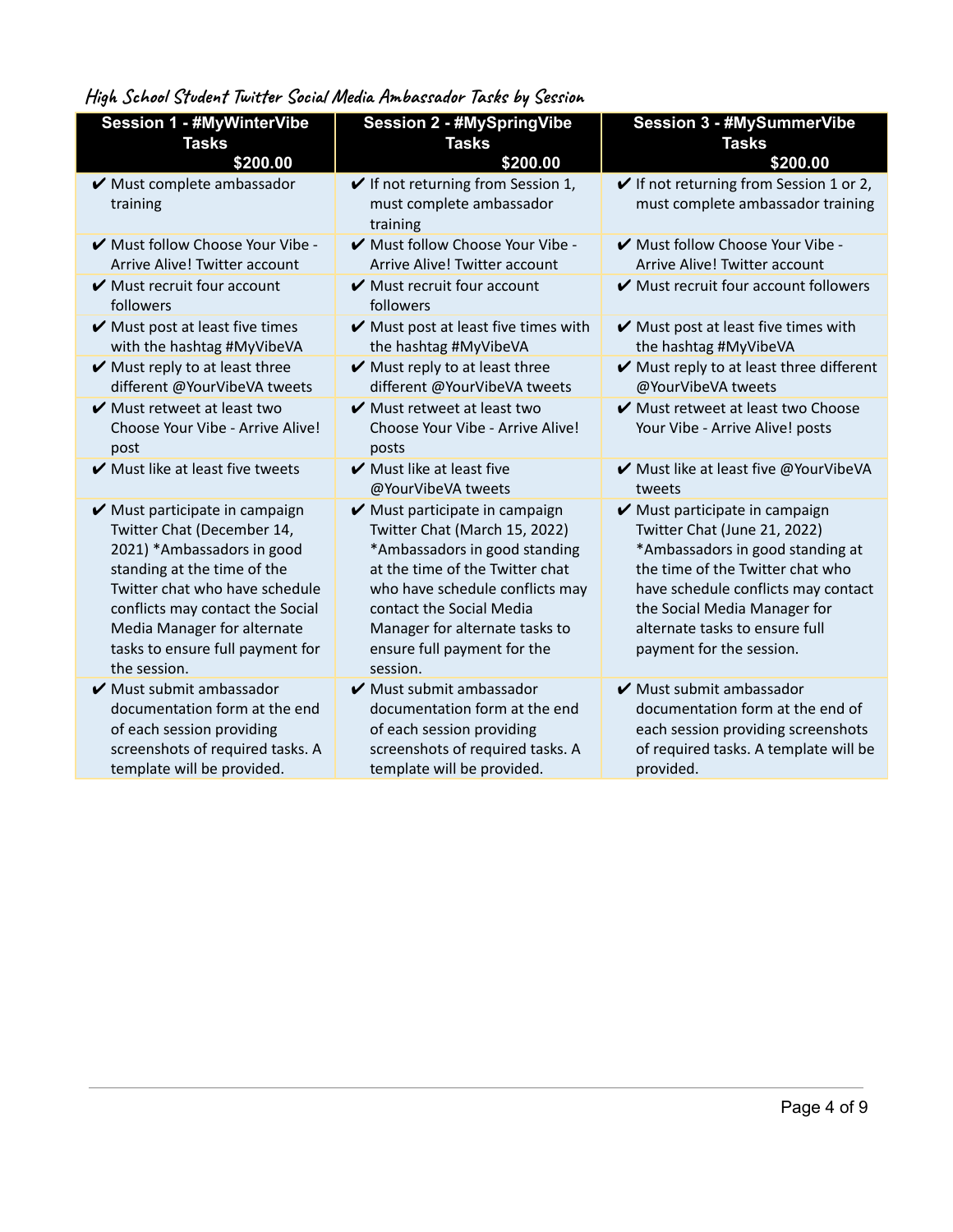**College Student Twitter Social Media Ambassador Tasks by Session**

| <b>Session 1 - #MyWinterVibe</b>                                                  | <b>Session 2 - #MySpringVibe</b>                                                  | <b>Session 3 - #MySummerVibe</b>                                                  |
|-----------------------------------------------------------------------------------|-----------------------------------------------------------------------------------|-----------------------------------------------------------------------------------|
| <b>Tasks</b>                                                                      | <b>Tasks</b>                                                                      | <b>Tasks</b>                                                                      |
| \$300.00                                                                          | \$300.00                                                                          | \$300.00                                                                          |
| ✔ Must complete ambassador                                                        | If not returning from Session 1,                                                  | If not returning from Session 1 or                                                |
| training                                                                          | must complete ambassador                                                          | 2, must complete ambassador                                                       |
|                                                                                   | training                                                                          | training                                                                          |
| ✔ Must follow Choose Your Vibe                                                    | Must follow Choose Your Vibe -                                                    | Must follow Choose Your Vibe -                                                    |
| - Arrive Alive! Twitter account                                                   | Arrive Alive! Twitter account                                                     | Arrive Alive! Twitter account                                                     |
| $\blacktriangleright$ Must recruit four account<br>followers                      | $\blacktriangleright$ Must recruit four account<br>followers                      | $\blacktriangleright$ Must recruit four account<br>followers                      |
|                                                                                   |                                                                                   |                                                                                   |
| $\blacktriangleright$ Must post at least five times<br>with the hashtag #MyVibeVA | $\blacktriangleright$ Must post at least five times<br>with the hashtag #MyVibeVA | $\blacktriangleright$ Must post at least five times with<br>the hashtag #MyVibeVA |
| $\blacktriangleright$ Must reply to at least four                                 | $\vee$ Must reply to at least four                                                | $\blacktriangleright$ Must reply to at least four                                 |
| different @YourVibeVA tweets                                                      | different @YourVibeVA tweets                                                      | different @YourVibeVA tweets                                                      |
| $\blacktriangleright$ Must retweet at least four                                  | $\blacktriangleright$ Must retweet at least four                                  | Must retweet at least four Choose                                                 |
| Choose Your Vibe - Arrive                                                         | Choose Your Vibe - Arrive Alive!                                                  | Your Vibe - Arrive Alive! post                                                    |
| Alive! post                                                                       | post                                                                              |                                                                                   |
| ✔ Must like at least seven tweets                                                 | ✔ Must like at least seven tweets                                                 | $\blacktriangleright$ Must like at least seven tweets                             |
| ✔ Must participate in campaign                                                    | ✔ Must participate in campaign                                                    | ✔ Must participate in campaign                                                    |
| Twitter Chat (December 14,                                                        | Twitter Chat (March 15, 2022)                                                     | Twitter Chat (June 21, 2022)                                                      |
| 2021) *Ambassadors in good<br>standing at the time of the                         | *Ambassadors in good standing<br>at the time of the Twitter chat                  | *Ambassadors in good standing at<br>the time of the Twitter chat who              |
| Twitter chat who have                                                             | who have schedule conflicts                                                       | have schedule conflicts may                                                       |
| schedule conflicts may contact                                                    | may contact the Social Media                                                      | contact the Social Media Manager                                                  |
| the Social Media Manager for                                                      | Manager for alternate tasks to                                                    | for alternate tasks to ensure full                                                |
| alternate tasks to ensure full                                                    | ensure full payment for the                                                       | payment for the session.                                                          |
| payment for the session.                                                          | session.                                                                          |                                                                                   |
| $\blacktriangleright$ Must post at least eight                                    | $\mathbf{\nabla}$ Must post at least eight                                        | ✔ Must post at least eight comments                                               |
| comments on eight different                                                       | comments on eight different                                                       | on eight different                                                                |
| #MyWinterVibe #ArriveAlive                                                        | #MySpringVibe #ArriveAlive                                                        | #MySummerVibe #ArriveAlive                                                        |
| posts a month                                                                     | posts a month                                                                     | posts a month                                                                     |
| $\blacktriangleright$ Must submit ambassador                                      | $\blacktriangleright$ Must submit ambassador                                      | $\blacktriangleright$ Must submit ambassador                                      |
| documentation form at the                                                         | documentation form at the end                                                     | documentation form at the end of                                                  |
| end of each session providing                                                     | of each session providing                                                         | each session providing screenshots                                                |
| screenshots of required tasks.                                                    | screenshots of required tasks. A                                                  | of required tasks. A template will                                                |
| A template will be provided.                                                      | template will be provided.                                                        | be provided.                                                                      |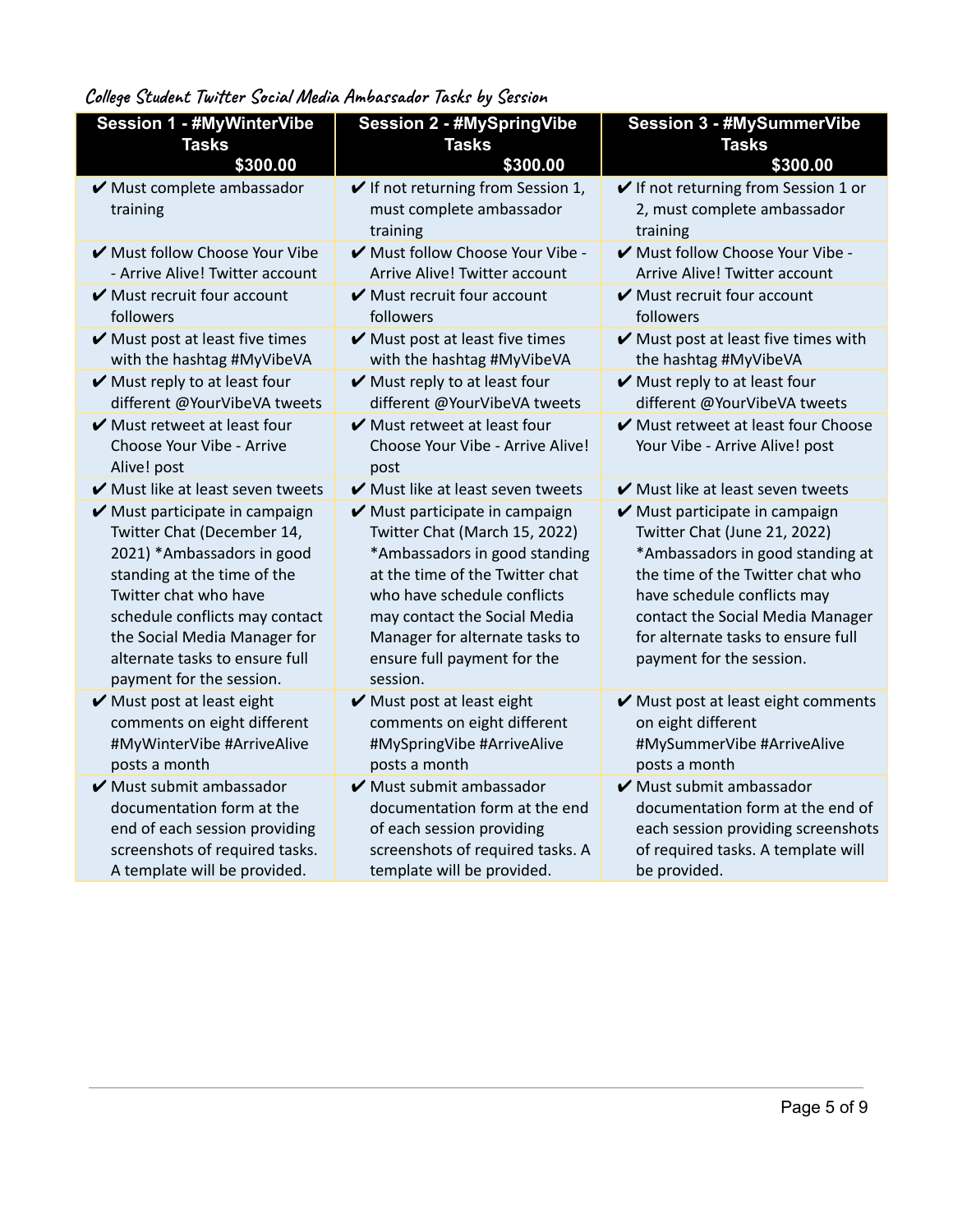**High School Student Instagram Social Media Ambassador Tasks by Session**

| <b>Session 1 - #MyWinterVibe</b><br>Tasks (\$200.00)                                                                                                                                                                                                                               | <b>Session 2 - #MySpringVibe</b><br>Tasks (\$200.00)                                                                                                                                                                                                                               | <b>Session 3 - #MySummerVibe</b><br>Tasks (\$200.00)                                                                                                                                                                                                                         |
|------------------------------------------------------------------------------------------------------------------------------------------------------------------------------------------------------------------------------------------------------------------------------------|------------------------------------------------------------------------------------------------------------------------------------------------------------------------------------------------------------------------------------------------------------------------------------|------------------------------------------------------------------------------------------------------------------------------------------------------------------------------------------------------------------------------------------------------------------------------|
| ✔ Must complete ambassador<br>training                                                                                                                                                                                                                                             | ✔ If not returning from Session<br>1, must complete<br>ambassador training                                                                                                                                                                                                         | $\checkmark$ If not returning from Session 1<br>or 2, must complete<br>ambassador training                                                                                                                                                                                   |
| Must follow Choose Your Vibe<br>- Arrive Alive! Instagram<br>account                                                                                                                                                                                                               | Must follow Choose Your Vibe<br>- Arrive Alive! Instagram<br>account                                                                                                                                                                                                               | Must follow Choose Your Vibe -<br>Arrive Alive! Instagram account                                                                                                                                                                                                            |
| $\blacktriangleright$ Must recruit four account<br>followers                                                                                                                                                                                                                       | $\blacktriangleright$ Must recruit four account<br>followers                                                                                                                                                                                                                       | $\blacktriangleright$ Must recruit four account<br>followers                                                                                                                                                                                                                 |
| Must post at least five images<br>with the hashtag<br>#MyWinterVibe and<br>@YourVibeVA tagged                                                                                                                                                                                      | Must post at least five images<br>with the hashtag<br>#MySpringVibe and<br>@YourVibeVA tagged                                                                                                                                                                                      | ✔ Must post at least five images<br>with the hashtag<br>#MySummerVibe and<br>@YourVibeVA tagged                                                                                                                                                                              |
| $\blacktriangleright$ Must comment on at least four<br>different @YourVibeVA images                                                                                                                                                                                                | $\mathbf y$ Must comment on at least<br>four different @YourVibeVA<br>images                                                                                                                                                                                                       | Must comment on at least four<br>different @YourVibeVA images                                                                                                                                                                                                                |
| $\vee$ Must like at least seven<br>Choose Your Vibe - Arrive<br>Alive! images                                                                                                                                                                                                      | $\vee$ Must like at least seven<br>Choose Your Vibe - Arrive<br>Alive! images                                                                                                                                                                                                      | Must like at least seven Choose<br>Your Vibe - Arrive Alive! images                                                                                                                                                                                                          |
| ✔ Must participate in campaign<br>Twitter Chat (December 14,<br>2021) *Ambassadors in good<br>standing at the time of the<br>Twitter chat who have<br>schedule conflicts may contact<br>the Social Media Manager for<br>alternate tasks to ensure full<br>payment for the session. | ✔ Must participate in campaign<br>Twitter Chat (March 15, 2022)<br>*Ambassadors in good<br>standing at the time of the<br>Twitter chat who have<br>schedule conflicts may<br>contact the Social Media<br>Manager for alternate tasks<br>to ensure full payment for the<br>session. | Must participate in campaign<br>Twitter Chat (June 21, 2022)<br>*Ambassadors in good standing<br>at the time of the Twitter chat<br>who have schedule conflicts<br>may contact the Social Media<br>Manager for alternate tasks to<br>ensure full payment for the<br>session. |
| ✔ Must submit ambassador<br>documentation form at the<br>end of each session providing<br>screenshots of required tasks.<br>A template will be provided.                                                                                                                           | ✔ Must submit ambassador<br>documentation form at the<br>end of each session providing<br>screenshots of required tasks.<br>A template will be provided.                                                                                                                           | $\blacktriangleright$ Must submit ambassador<br>documentation form at the end<br>of each session providing<br>screenshots of required tasks. A<br>template will be provided.                                                                                                 |
| ✔ Must complete ambassador<br>training                                                                                                                                                                                                                                             | If not returning from Session<br>1, must complete<br>ambassador training                                                                                                                                                                                                           | If not returning from Session 1<br>or 2, must complete<br>ambassador training                                                                                                                                                                                                |

**College Student Instagram Social Media Ambassador Tasks by Session**

| <b>Session 1 - #MyWinterVibe</b> | <b>Session 2 - #MySpringVibe</b> | <b>Session 3 - #MySummerVibe</b> |
|----------------------------------|----------------------------------|----------------------------------|
| Tasks (\$300.00)                 | Tasks (\$300.00)                 | Tasks (\$300.00)                 |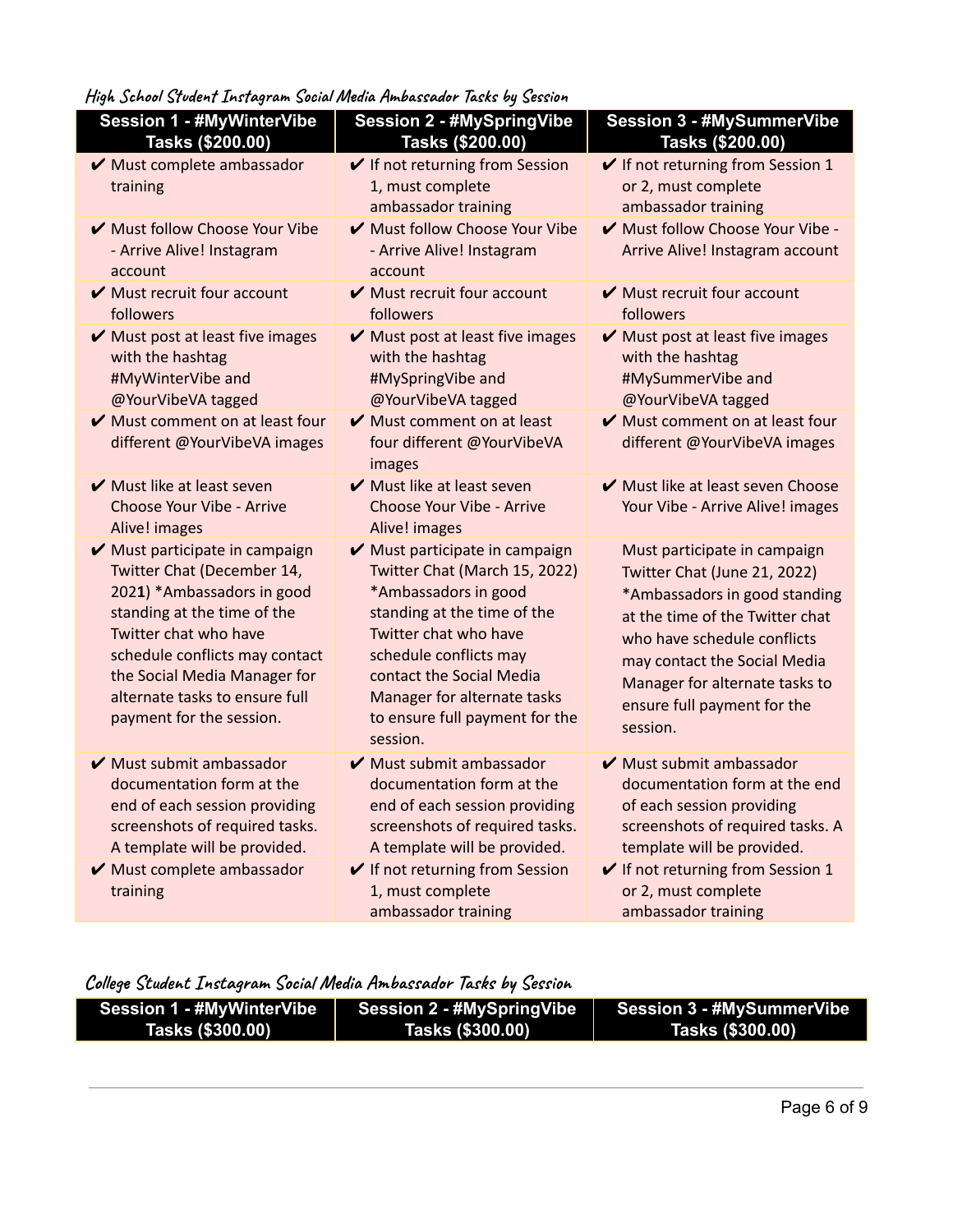| $\blacktriangleright$ Must complete ambassador<br>training               | $\checkmark$ If not returning from Session 1,<br>must complete ambassador<br>training | $\checkmark$ If not returning from Session 1<br>or 2, must complete ambassador<br>training |
|--------------------------------------------------------------------------|---------------------------------------------------------------------------------------|--------------------------------------------------------------------------------------------|
| Must follow Choose Your Vibe<br>- Arrive Alive! Instagram<br>account     | ✔ Must follow Choose Your Vibe<br>- Arrive Alive! Instagram<br>account                | Must follow Choose Your Vibe -<br>Arrive Alive! Instagram account                          |
| $\vee$ Must recruit six account                                          | $\vee$ Must recruit six account                                                       | $\vee$ Must recruit six account                                                            |
| followers                                                                | followers                                                                             | followers                                                                                  |
| Must post at least five images                                           | Must post at least five images                                                        | Must post at least five images                                                             |
| with the hashtag                                                         | with the hashtag                                                                      | with the hashtag                                                                           |
| #MyWinterVibe and                                                        | #MySpringVibe and                                                                     | #MySummerVibe and                                                                          |
| @YourVibeVA tagged                                                       | @YourVibeVA tagged                                                                    | @YourVibeVA tagged                                                                         |
| Must comment on at least four                                            | $\blacktriangleright$ Must comment on at least four                                   | $\blacktriangleright$ Must comment on at least four                                        |
| different @YourVibeVA images                                             | different @YourVibeVA images                                                          | different @YourVibeVA images                                                               |
| ✔ Must like at least eight Choose<br>Your Vibe - Arrive Alive!<br>images | ✔ Must like at least eight Choose<br>Your Vibe - Arrive Alive!<br>images              | ✔ Must like at least eight Choose<br>Your Vibe - Arrive Alive! images                      |
| ✔ Must participate in campaign                                           | $\vee$ Must participate in campaign                                                   | ✔ Must participate in campaign                                                             |
| Twitter Chat (December 14,                                               | Twitter Chat (March 15, 2022)                                                         | Twitter Chat (June 21, 2022)                                                               |
| 2021) *Ambassadors in good                                               | *Ambassadors in good                                                                  | *Ambassadors in good standing                                                              |
| standing at the time of the                                              | standing at the time of the                                                           | at the time of the Twitter chat                                                            |
| Twitter chat who have                                                    | Twitter chat who have                                                                 | who have schedule conflicts may                                                            |
| schedule conflicts may contact                                           | schedule conflicts may contact                                                        | contact the Social Media                                                                   |
| the Social Media Manager for                                             | the Social Media Manager for                                                          | Manager for alternate tasks to                                                             |
| alternate tasks to ensure full                                           | alternate tasks to ensure full                                                        | ensure full payment for the                                                                |
| payment for the session.                                                 | payment for the session.                                                              | session.                                                                                   |
| $\blacktriangleright$ Must comment at least six                          | $\blacktriangleright$ Must comment at least six                                       | Must comment at least six                                                                  |
| different ambassador                                                     | different ambassador                                                                  | different ambassador                                                                       |
| #MyWinterVibe images                                                     | #MyWinterVibe images                                                                  | #MyWinterVibe images                                                                       |
| $\blacktriangleright$ Must submit ambassador                             | $\blacktriangleright$ Must submit ambassador                                          | $\blacktriangleright$ Must submit ambassador                                               |
| documentation form at the                                                | documentation form at the                                                             | documentation form at the end                                                              |
| end of each session providing                                            | end of each session providing                                                         | of each session providing                                                                  |
| screenshots of required tasks.                                           | screenshots of required tasks.                                                        | screenshots of required tasks. A                                                           |
| A template will be provided.                                             | A template will be provided.                                                          | template will be provided.                                                                 |
|                                                                          |                                                                                       |                                                                                            |

### **#VibeVAChat Twitter Chats**

**Twitter chats** happen when a group of people all tweet about a topic using a specific hashtag. Three ambassadors will be selected as chat leaders to post preapproved questions to the group. Three Twitter chats will be held during the campaign using the hashtag #VibeVAChat:

- December 14(winter theme)
- March 15 (spring theme)
- June 21 (summer theme)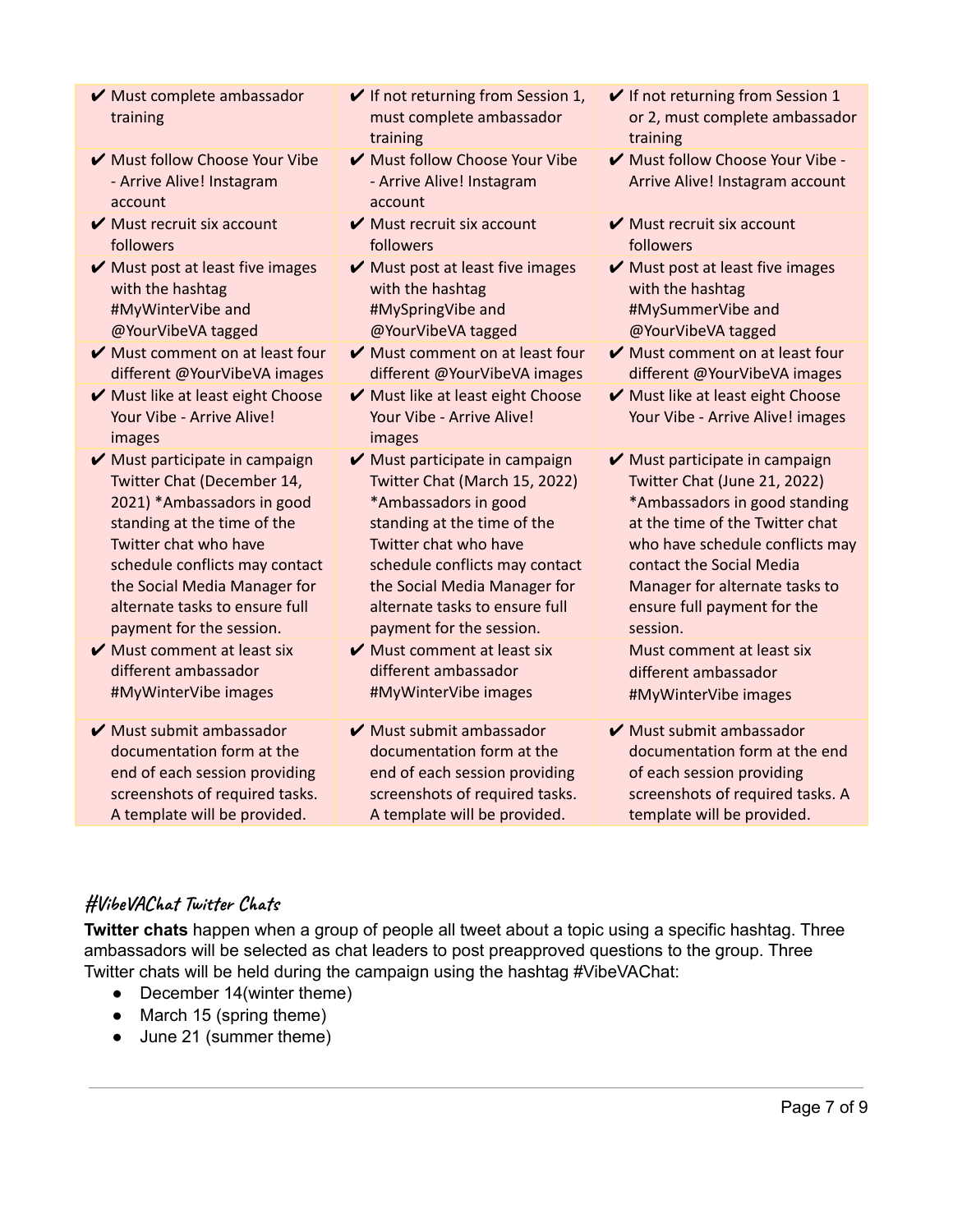### *#VibeVAChat Frequently Asked Questions*

#### 1. **How do you participate in the Twitter Chat?**

Search Twitter for the chat hashtag #VibeVAChat at 8 p.m. on the scheduled date. Select the "Latest" tab at the top of the search. You will be able to see all messages posted with #VibeVAChat in real time. To see this in action, watch the Twitter Chat [YouTube](http://twitter.us14.list-manage1.com/track/click?u=6824ea4a5f7ee01c36e19c30d&id=3b193ff2c3&e=0235454f66) video (2 min).

- 2. **Who is asking the questions?** @YourVibeVA will post a few introductory messages and then three selected ambassadors will post questions to the group one at a time.
- 3. **How many questions do I have to answer?** Try to answer as many questions as you can. You can also like, retweet or reply to other ambassador's answers.
- 4. **Is there a limit to the number of answers?** Nope! How long will the chat last? The chat should last about an hour.
- 5. **Anything else I need to know?** Use #VibeVAChat in all your messages so that your tweets appear in the same feed.

#### 6. **What if I can't make the #VibeVAchat?**

Continue to support the event by liking and sharing the promotional messages. After the chat has ended, you may still respond to questions or comments from other ambassadors.

#### 7. **What if I accidently miss the #VibeVAChat?**

After the chat has ended, you may still respond to questions or comments from other ambassadors. You may also post extra #MyVibeVA #ArriveAlive posts to make up for the missed event.